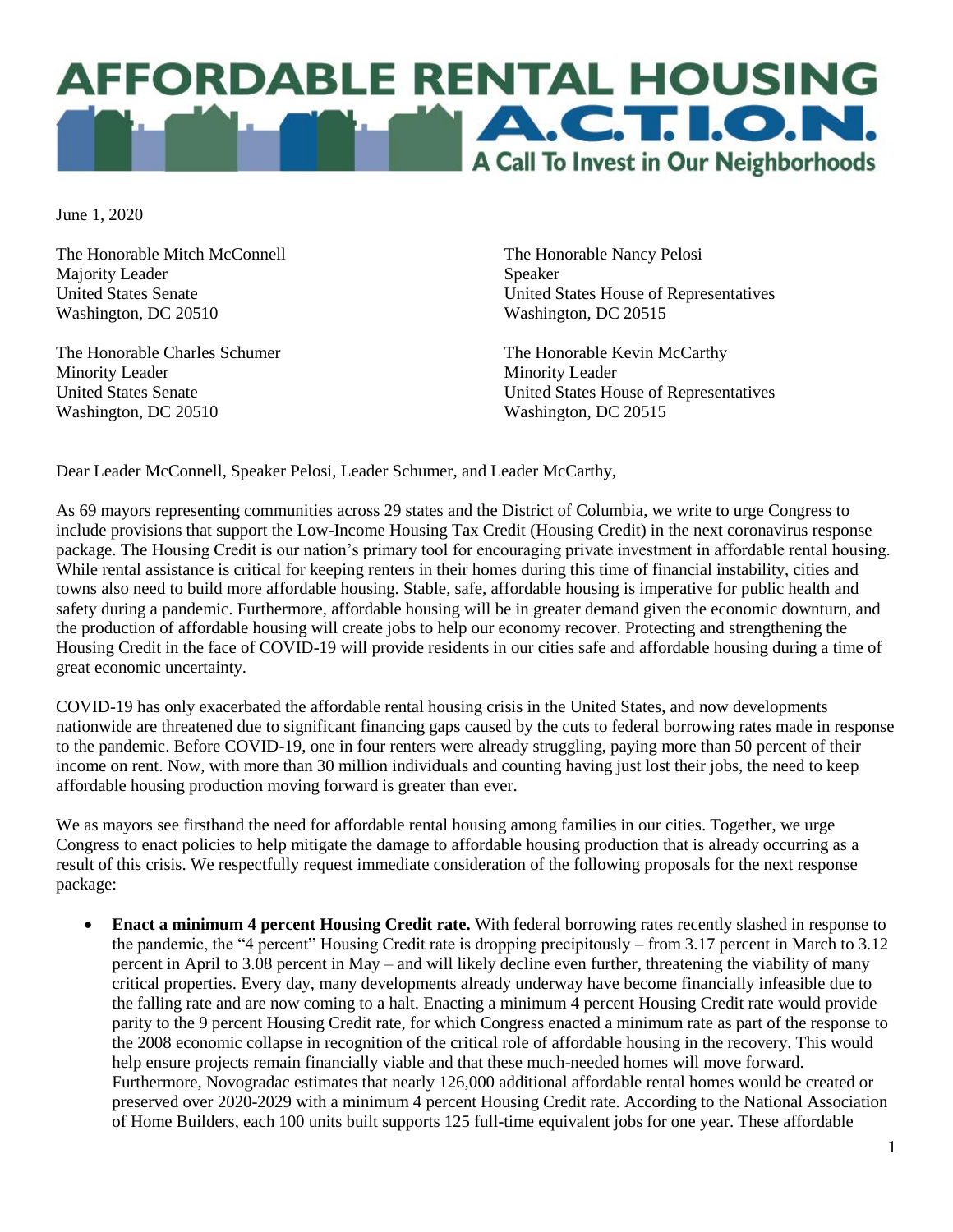## **AFFORDABLE RENTAL HOUSING NA.C.T. I.O.N.** A Call To Invest in Our Neighborhoods

homes and jobs will be critical as the nation recovers from COVID-19. The minimum 4 percent Housing Credit rate is included in the *Affordable Housing Credit Improvement Act* (S.1703 & H.R.3077), bipartisan legislation that gained the support of more than half of the U.S. House of Representatives and nearly half of the U.S. Senate prior to the pandemic but have become especially urgent now.

• **Lower the "50 percent test" bond financing threshold for 4 percent Housing Credit developments.** The "4 percent" Housing Credit is available for developments that receive 50 percent or more of their financing from Private Activity Bonds, and such developments are responsible for roughly half of all Housing Credit developments. However, unexpected and increased project development costs due to delays caused by the pandemic are jeopardizing properties' ability to assemble enough bond financing to meet the "50 percent test," which puts at risk the properties' access to associated Housing Credit equity. Lowering the 50 percent threshold would allow more developments the ability to move forward despite these disruptions related to the pandemic. It would also increase affordable housing production by allowing more developments to access 4 percent Housing Credits.

As Congress considers future recovery legislation, other measures such as additional Housing Credit resources will be needed as part of our nation's economic recovery.

Strong federal leadership that responds to the needs of local communities is critical throughout the stabilization and recovery process of the COVID-19 pandemic. The inclusion of these Housing Credit provisions in future COVID-19 response legislation is crucial for our cities, and we as bipartisan mayors urge Congress to consider these priority items immediately. Thank you for your attention to these proposals.

Sincerely,

Mayor Jenny A. Durkan, *Seattle, WA* Mayor Margaret Abe-Koga, *Mountain View, CA* Mayor David F. Anderson, *Kalamazoo, MI* Mayor Ras J. Baraka, *Newark, NJ* Mayor Teresa Barrett, *Petaluma, CA* Mayor Tom Barrett, *Milwaukee, WI* Mayor Rosalynn Bliss, *Grand Rapids, MI* Mayor Muriel Bowser, *Washington, DC* Mayor London N. Breed, *San Francisco, CA* Mayor Kirk Caldwell, *Honolulu, HI* Mayor LaToya Cantrell, *New Orleans, LA* Mayor Mike Coffman, *Aurora, CO* Mayor John Cooper, *Nashville, TN* Mayor Bill de Blasio, *New York City, NY* Mayor Mike Duggan, *Detroit, MI* Mayor Coral J. Evans, *Flagstaff, AZ* Mayor Kevin L. Faulconer, *San Diego, CA* Mayor Greg Fischer, *Louisville, KY* Mayor Seth Fleetwood, *Bellingham, WA* Mayor Cassie Franklin, *Everett, WA* Mayor Jacob Frey, *Minneapolis, MN* Mayor Ruthanne Fuller, *Newton, MA* Mayor Kate Gallego, *Phoenix, AZ*

Mayor Eric Garcetti, *Los Angeles CA* Mayor Robert Garcia, *Long Beach, CA* Mayor John Giles, *Mesa, AZ* Mayor Andrew J. Ginther, *Columbus, OH* Mayor Linda Gorton, *Lexington, KY* Mayor Donald R. Grebien, *Pawtucket, RI* Mayor Michael B. Hancock, *Denver, CO* Mayor Torrance Harvey, *Newburgh, NY* Mayor Michael Helfrich, *York, PA* Mayor Daniel Horrigan, *Akron, OH* Mayor Eric Johnson, *Dallas, TX* Mayor Wade Kapszukiewicz, *Toledo, OH* Mayor Jim Kenney, *Philadelphia, PA* Mayor Rich Lansburgh, *Woodland, CA* Mayor Emily Larson, *Duluth, MN* Mayor Sherman Lea, *Roanoke, VA* Mayor Sam Liccardo, *San Jose, CA* Mayor Lori E. Lightfoot, *Chicago, IL* Mayor Kristine Lott, *Winooski, VT* Mayor Quinton Lucas, *Kansas City, MO* Mayor John P. Marchand, *Livermore, CA* Mayor Anne McEnerny-Ogle, *Vancouver, WA* Mayor Kevin McKeown, *Santa Monica, CA*